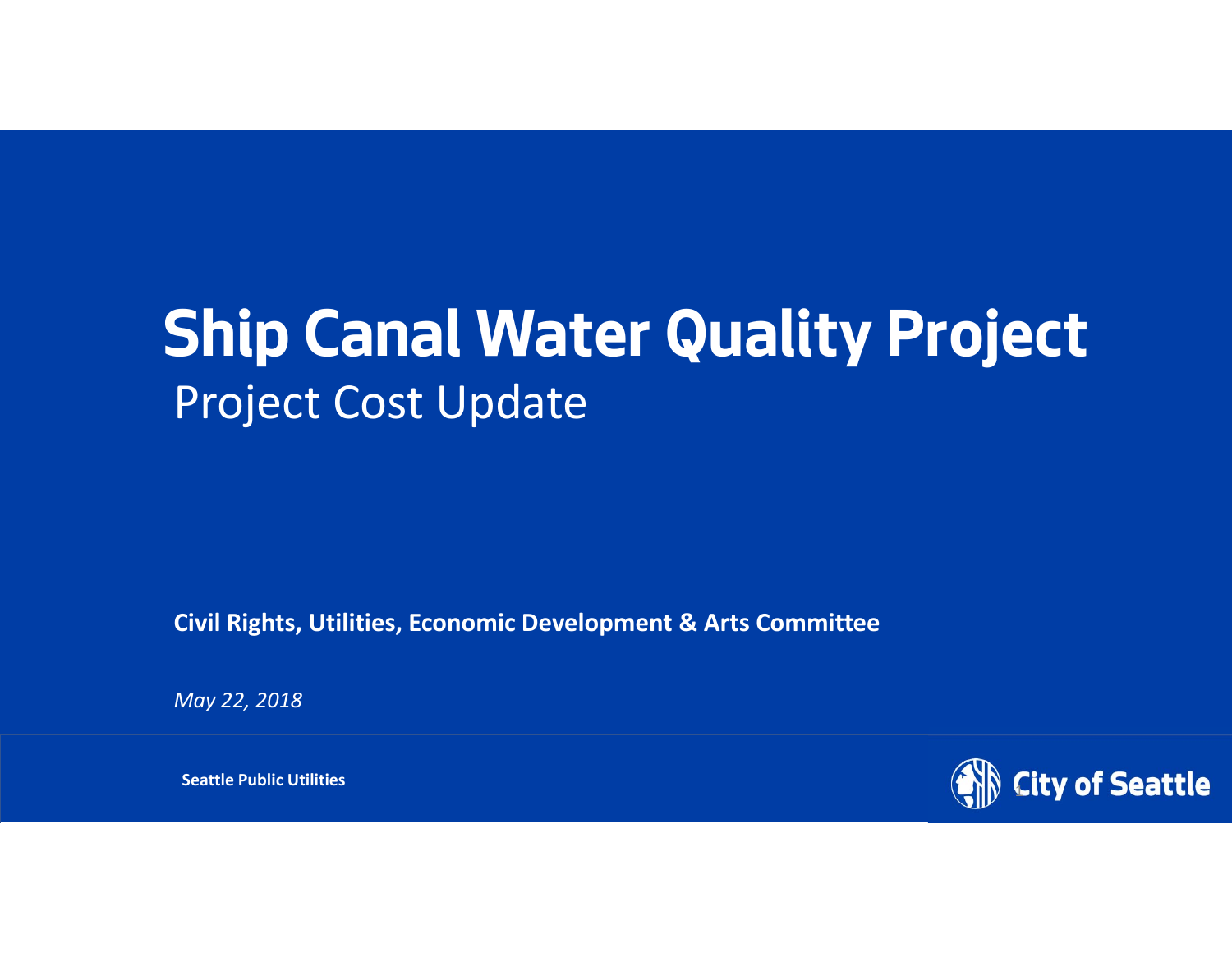## **Ship Canal Water Quality Project**

- Project overview
- Cost reconciliation and review process
- Potential scope adjustments
- Revised cost estimate
- Next steps

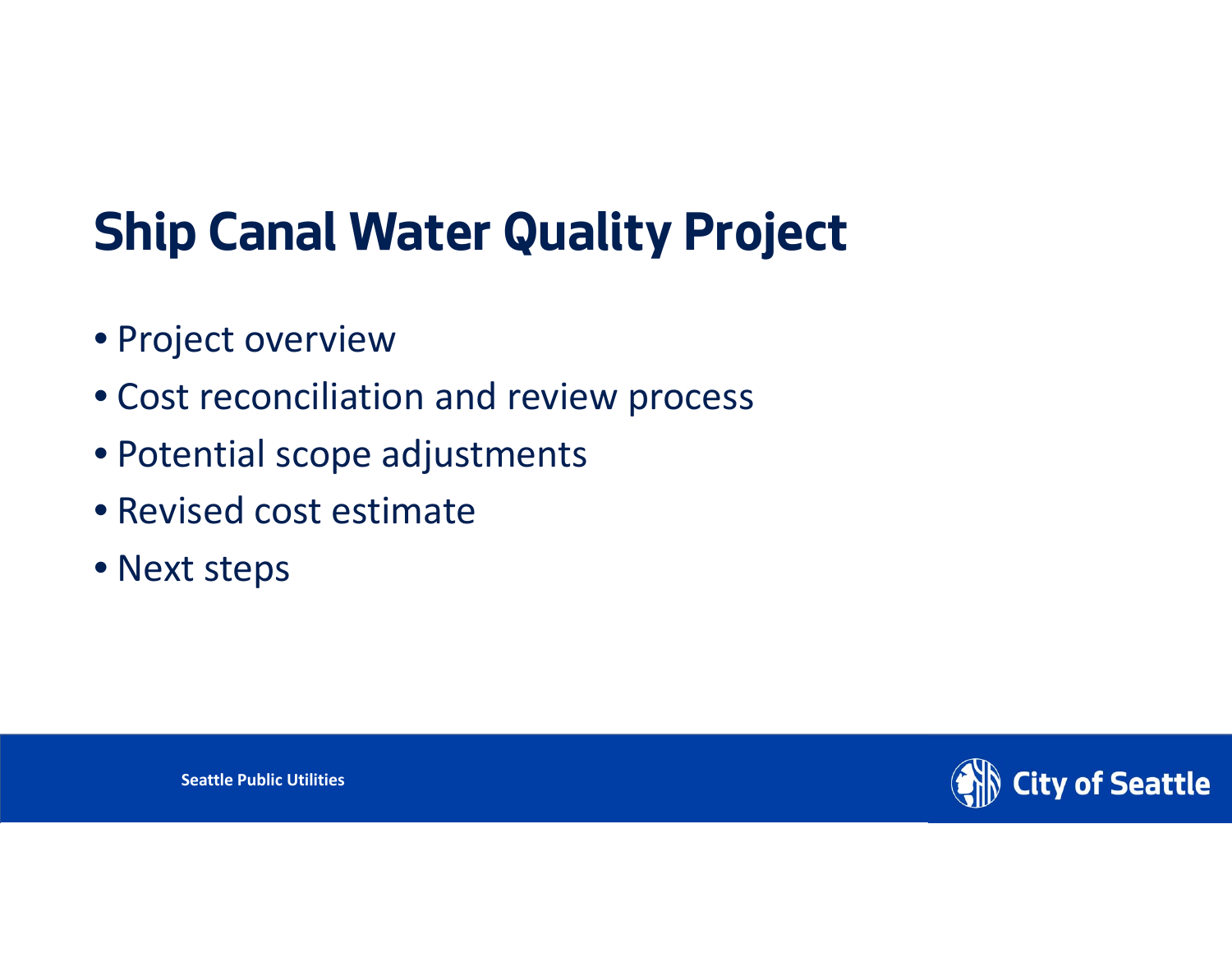## **Ship Canal Water Quality Project**

#### **Consent decree**

- With US Department of Justice, US Environmental Protection Agency, and WA Department of Ecology
- Less than 1 combined sewer overflow per outfall per year on <sup>a</sup> 20‐year moving average

#### **Joint Project**

- Outfalls: 2 KC, 5 Seattle
- $\bullet$ Four projects reduced to one
- •• Reduced community impacts
- Improved operational flexibility

#### **Joint Project Agreement**

- 12/8/2015: City of Seattle 65%
- 6/21/2016: King County 35%



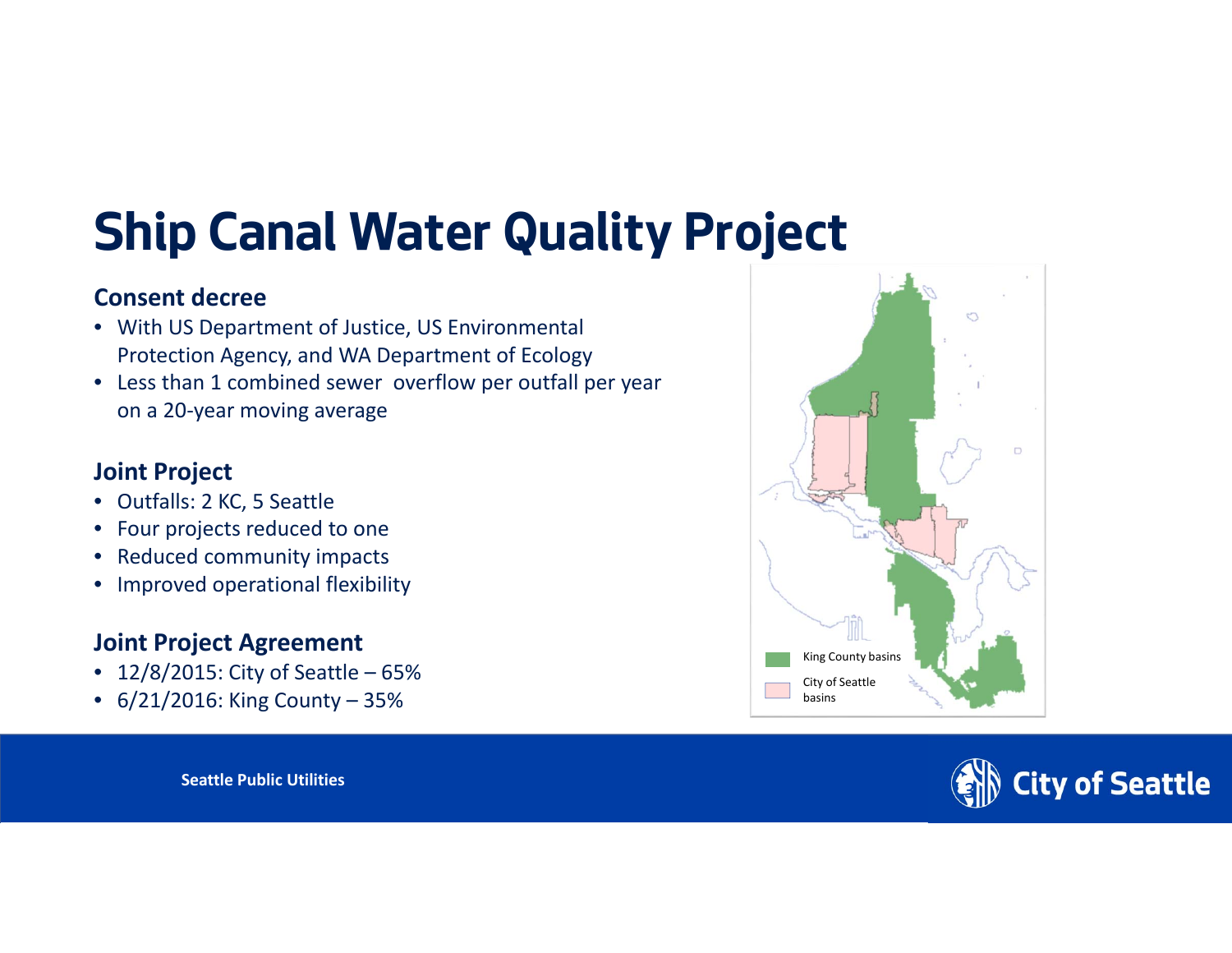## **2017 Combined Sewer Overflows**



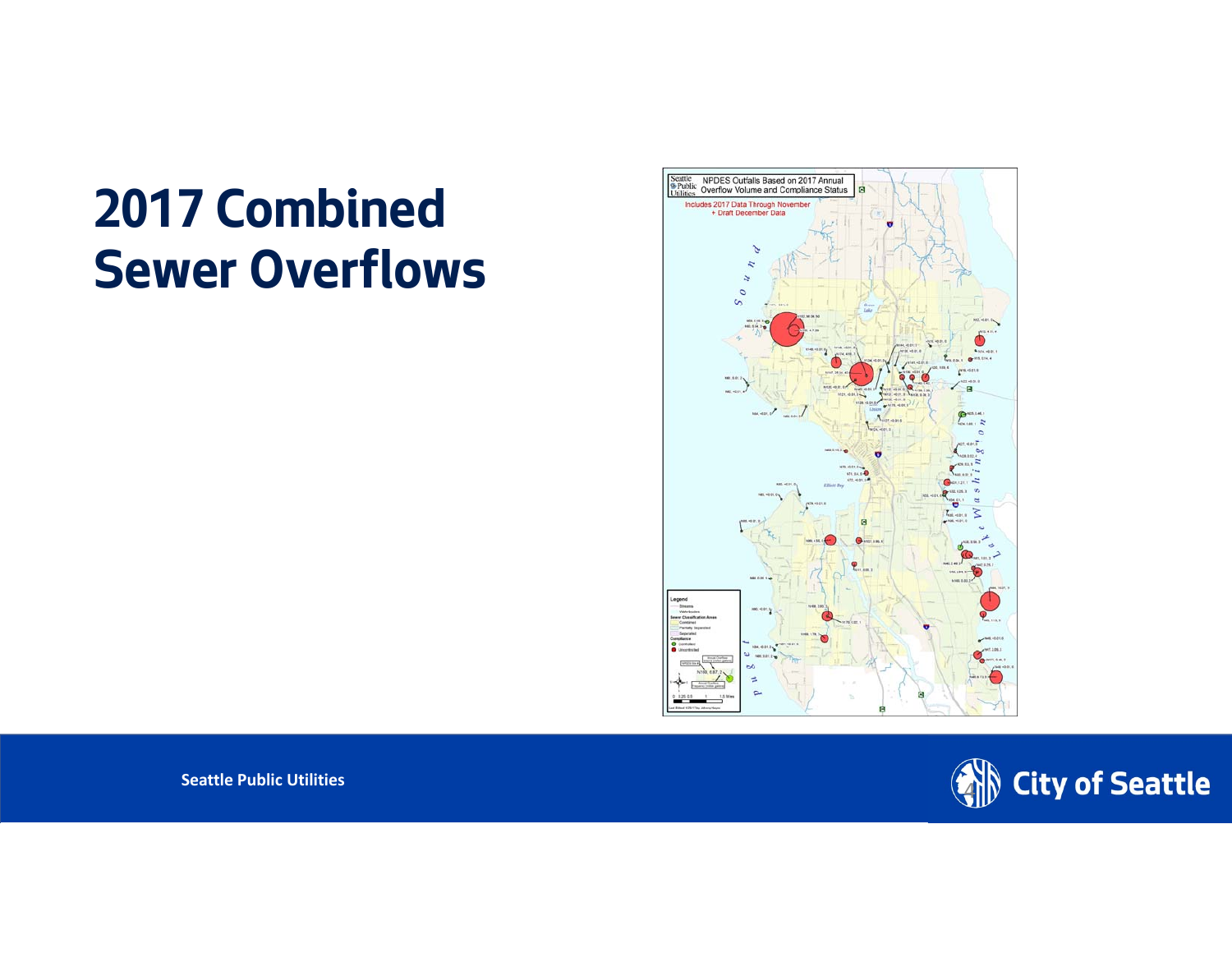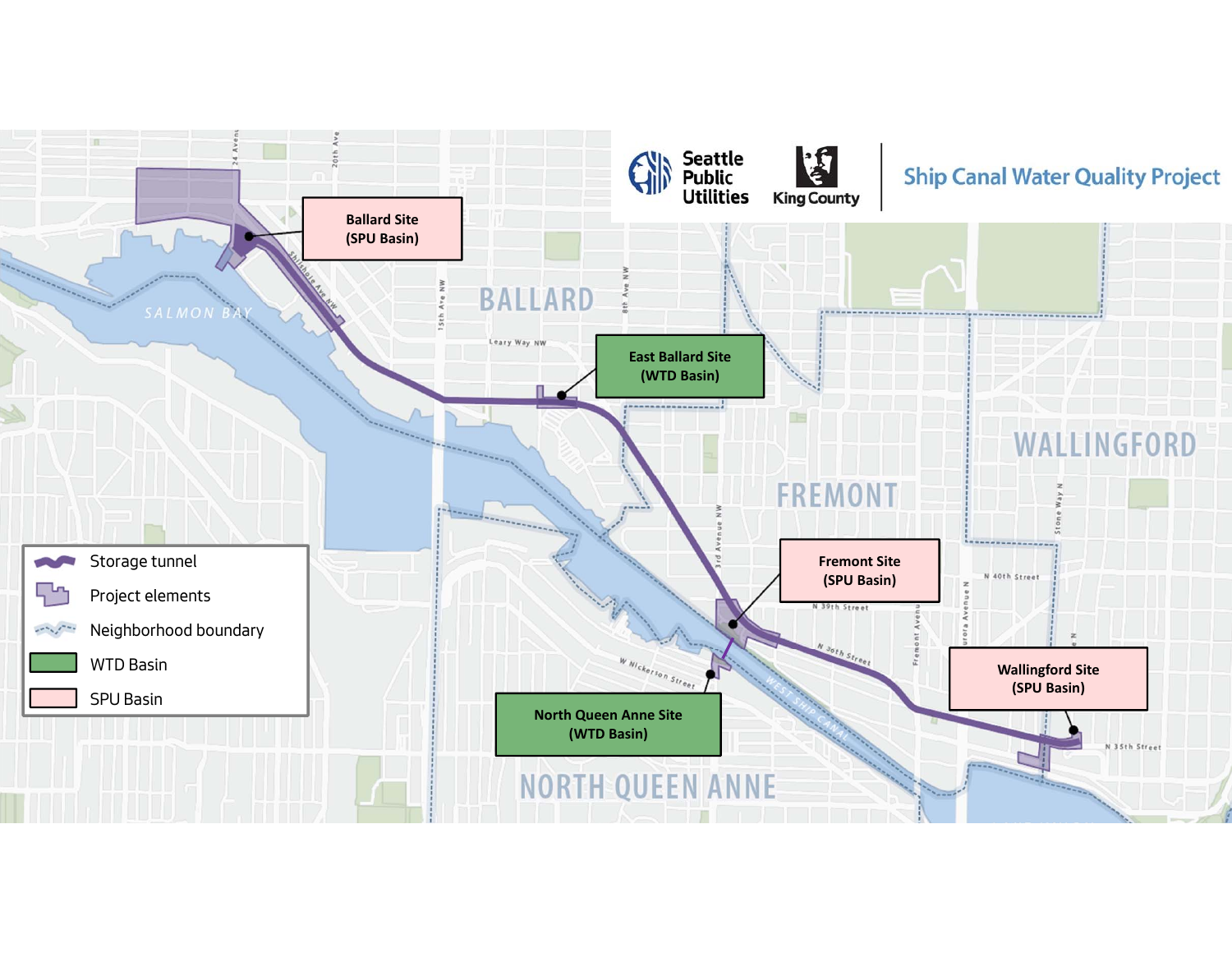



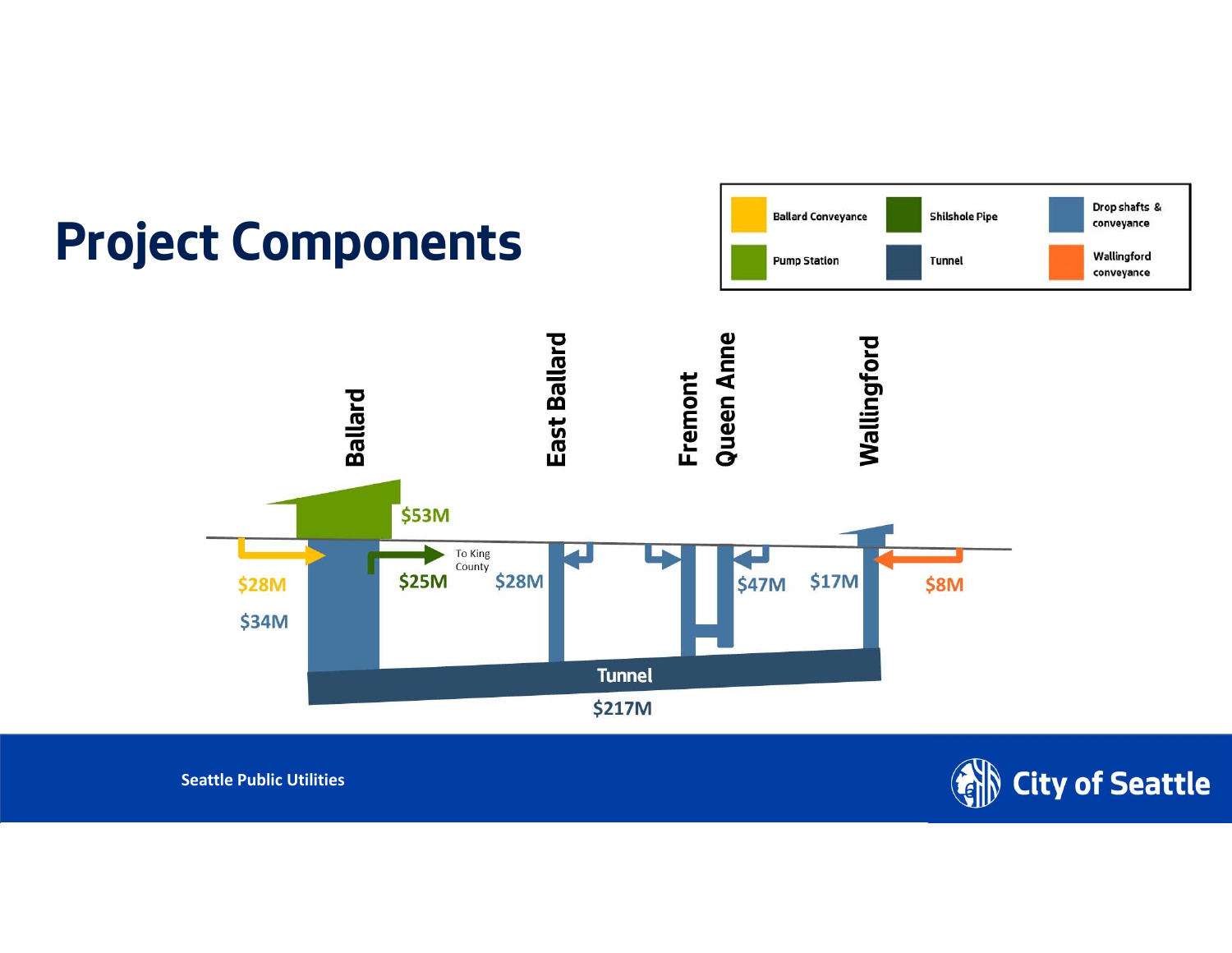#### **Project Components - examples**



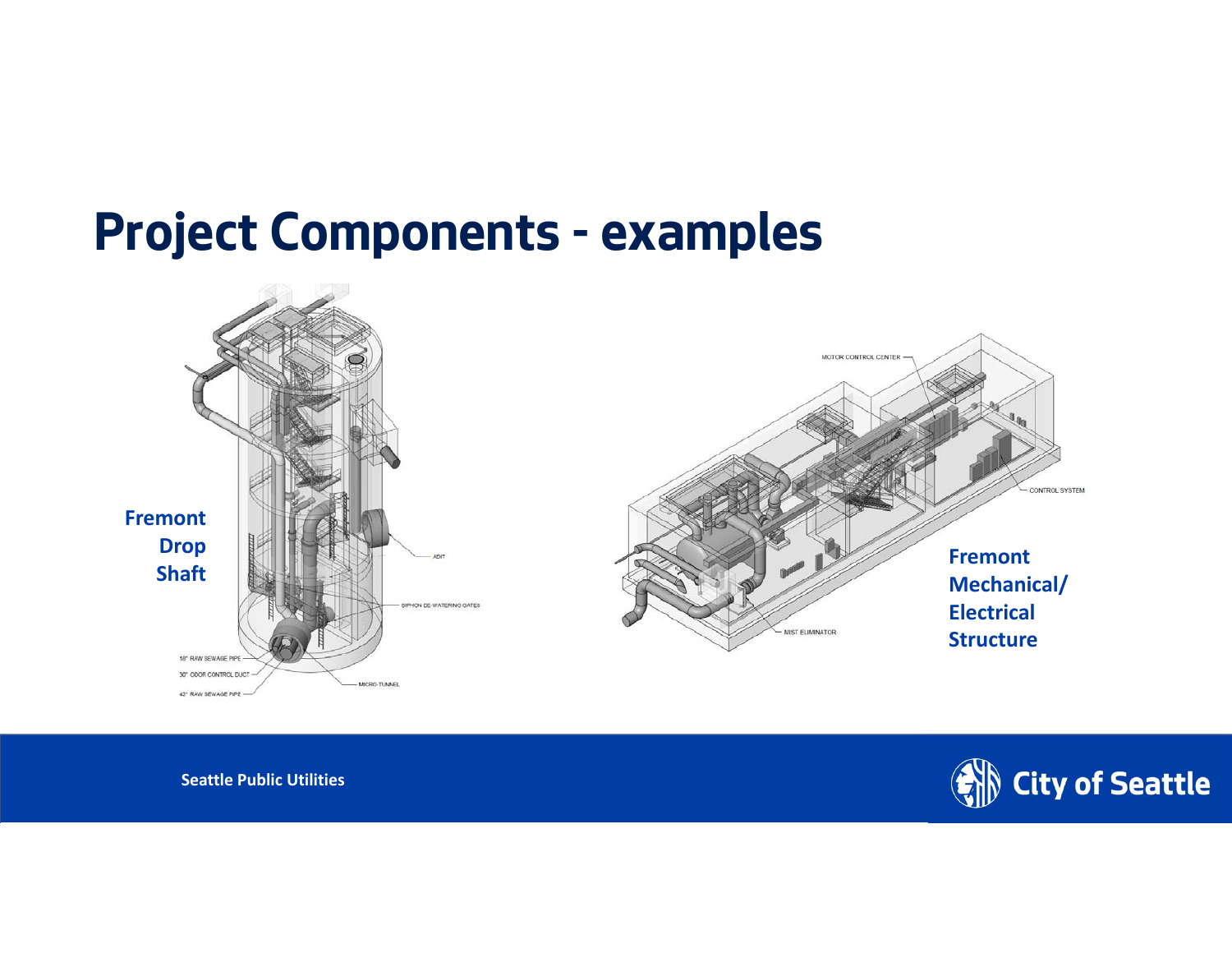### **Project Schedule**



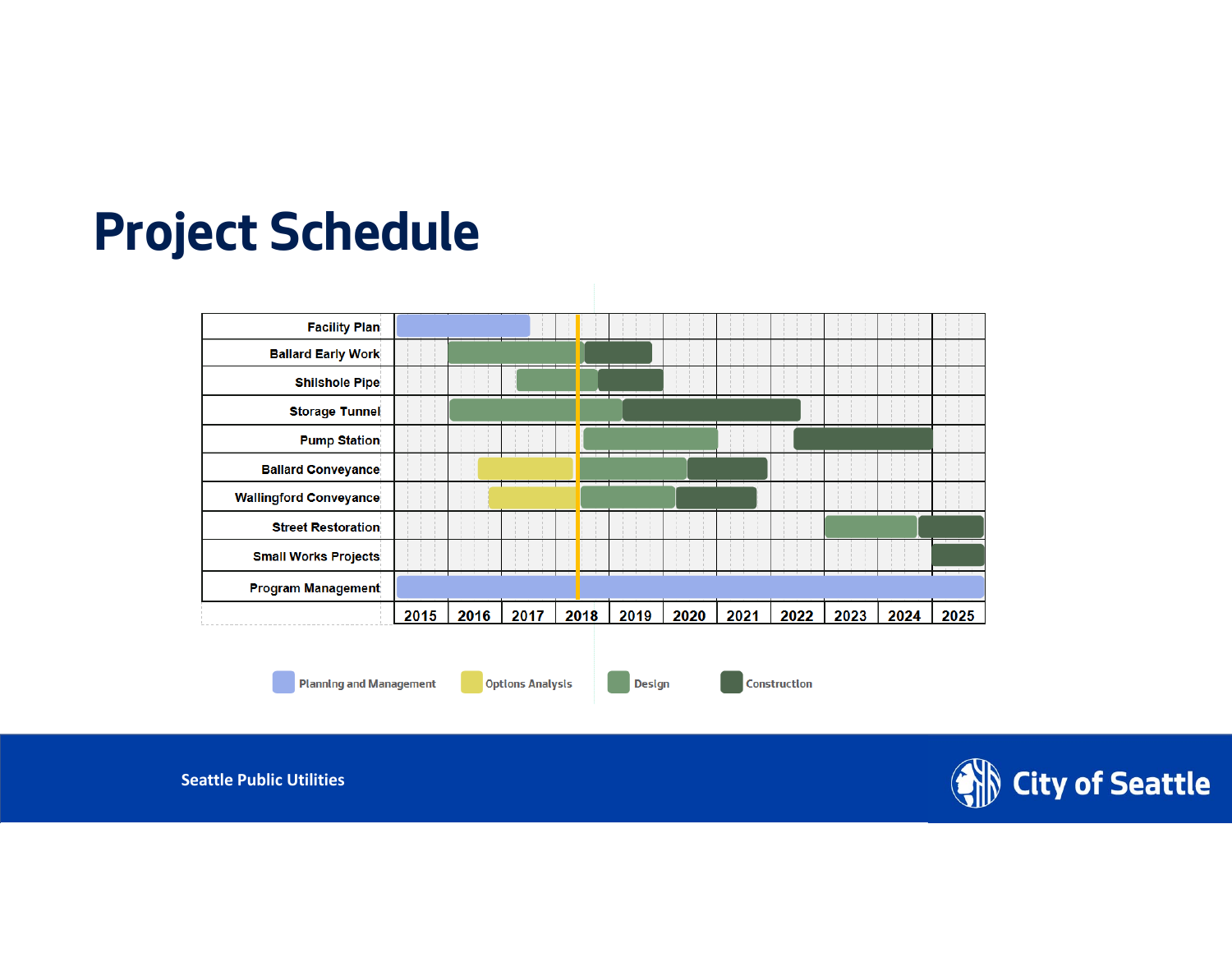## **Cost Estimate – Key Steps**

| <b>Year</b> | <b>Milestone</b>                                        | Level of design<br>definition | Cost estimate or change                                  |
|-------------|---------------------------------------------------------|-------------------------------|----------------------------------------------------------|
| 2014        | <b>Facility Plan</b>                                    | 2 to 5% Design                | \$423M (\$338M to \$550M range)                          |
| 2015-2017   | Scope and cost reductions                               | 2 to 60% Design               | (-\$35M reduction)                                       |
| 2017        | Anticipated tunnel volume &<br>escalation increases     | 5 to 90% Design               | (+ \$45M to \$80M increase)                              |
| 2017        | <b>Strategic Business Plan &amp;</b><br>approved budget | 5 to 90% Design               | \$540M                                                   |
| 2017-2018   | Cost estimate review and<br>reconciliation process      | 10 to 95% Design              | \$570M with a 65% confidence (\$533M to<br>\$598M range) |

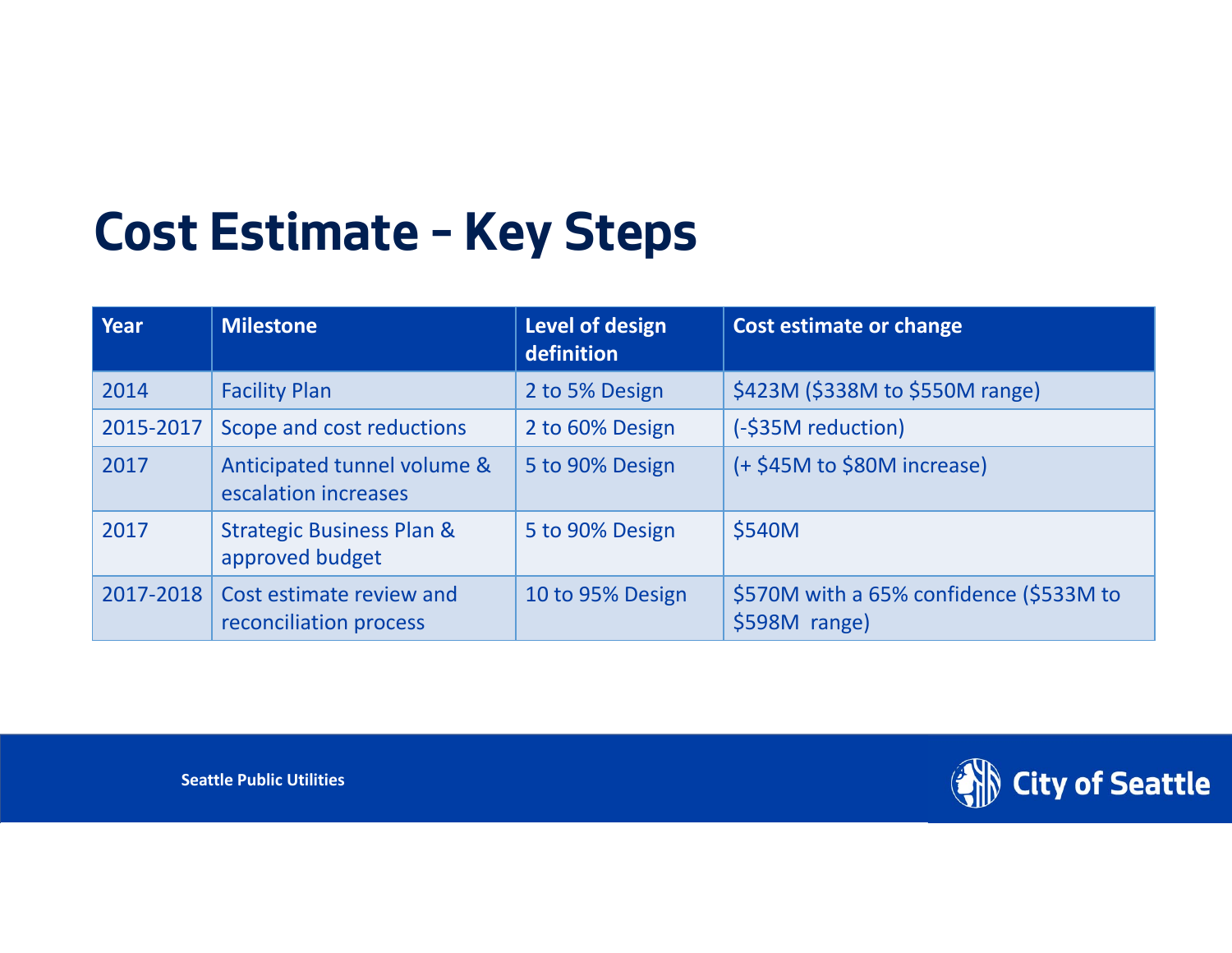## **Cost Estimate Review and Reconciliation Process**

|                             |  |  |  |                                 |                                 |                                          | May 17 June 17 July 17 Aug 17 Sep 17 Oct 17 Nov 17 Dec 17 Jan 18 Feb 18 Mar 18 | Apr 18                        | May 18 |
|-----------------------------|--|--|--|---------------------------------|---------------------------------|------------------------------------------|--------------------------------------------------------------------------------|-------------------------------|--------|
| <b>Cost Estimate Review</b> |  |  |  |                                 |                                 |                                          |                                                                                |                               |        |
|                             |  |  |  | <b>Hard Cost Reconciliation</b> |                                 |                                          |                                                                                |                               |        |
|                             |  |  |  |                                 | <b>Soft Cost Reconciliation</b> |                                          |                                                                                |                               |        |
|                             |  |  |  |                                 |                                 | <b>Schedule Reconciliation</b>           |                                                                                |                               |        |
|                             |  |  |  |                                 |                                 | <b>Inflation &amp; Escalation Review</b> |                                                                                |                               |        |
|                             |  |  |  |                                 |                                 | <b>Reserves Evaluation</b>               |                                                                                |                               |        |
|                             |  |  |  |                                 |                                 |                                          | <b>Cash Flow</b>                                                               |                               |        |
|                             |  |  |  |                                 |                                 |                                          | Uncertainty Model Update & validation                                          |                               |        |
|                             |  |  |  |                                 |                                 |                                          |                                                                                | <b>Stakeholder Engagement</b> |        |

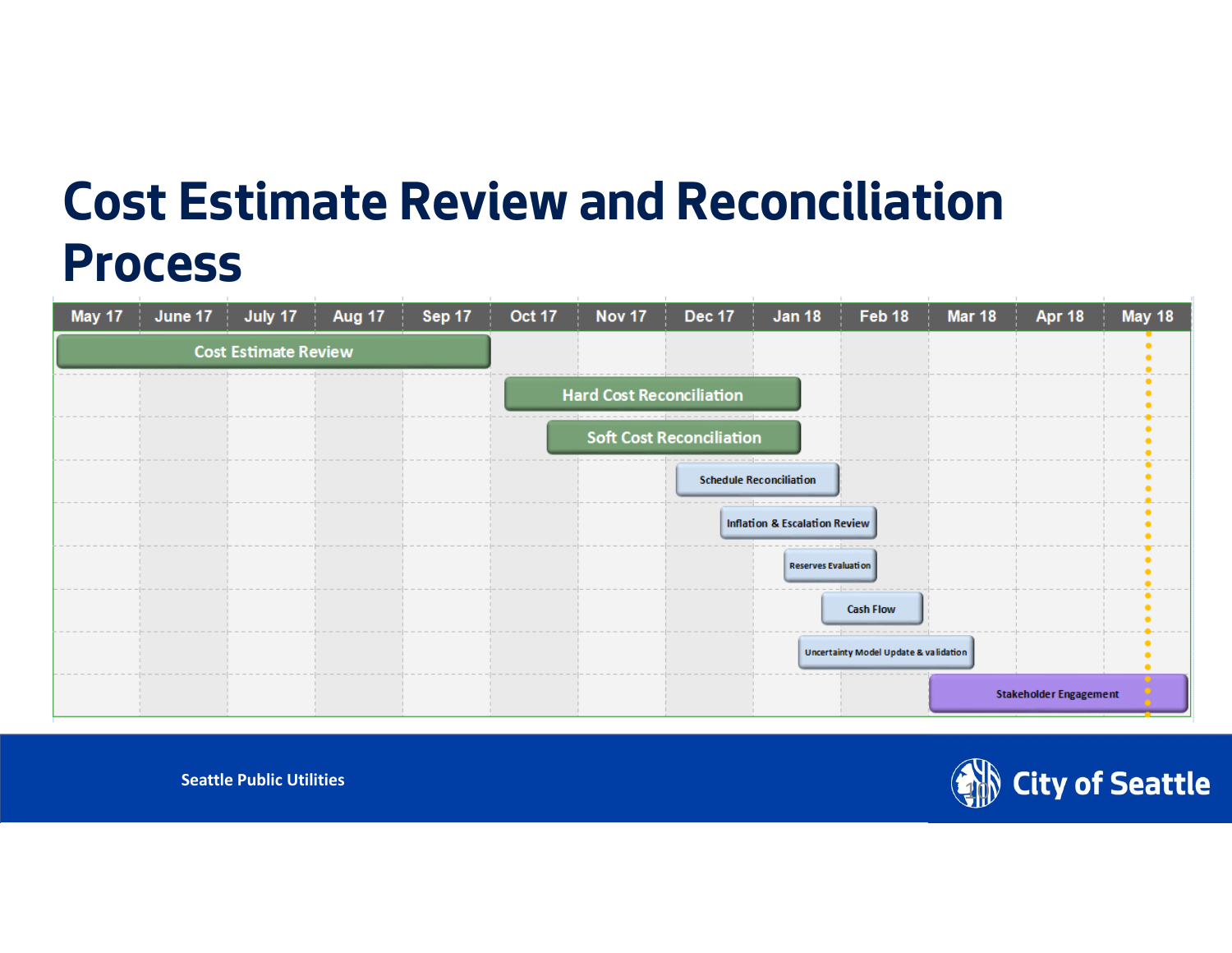#### **Cost Estimate – Key Factors**





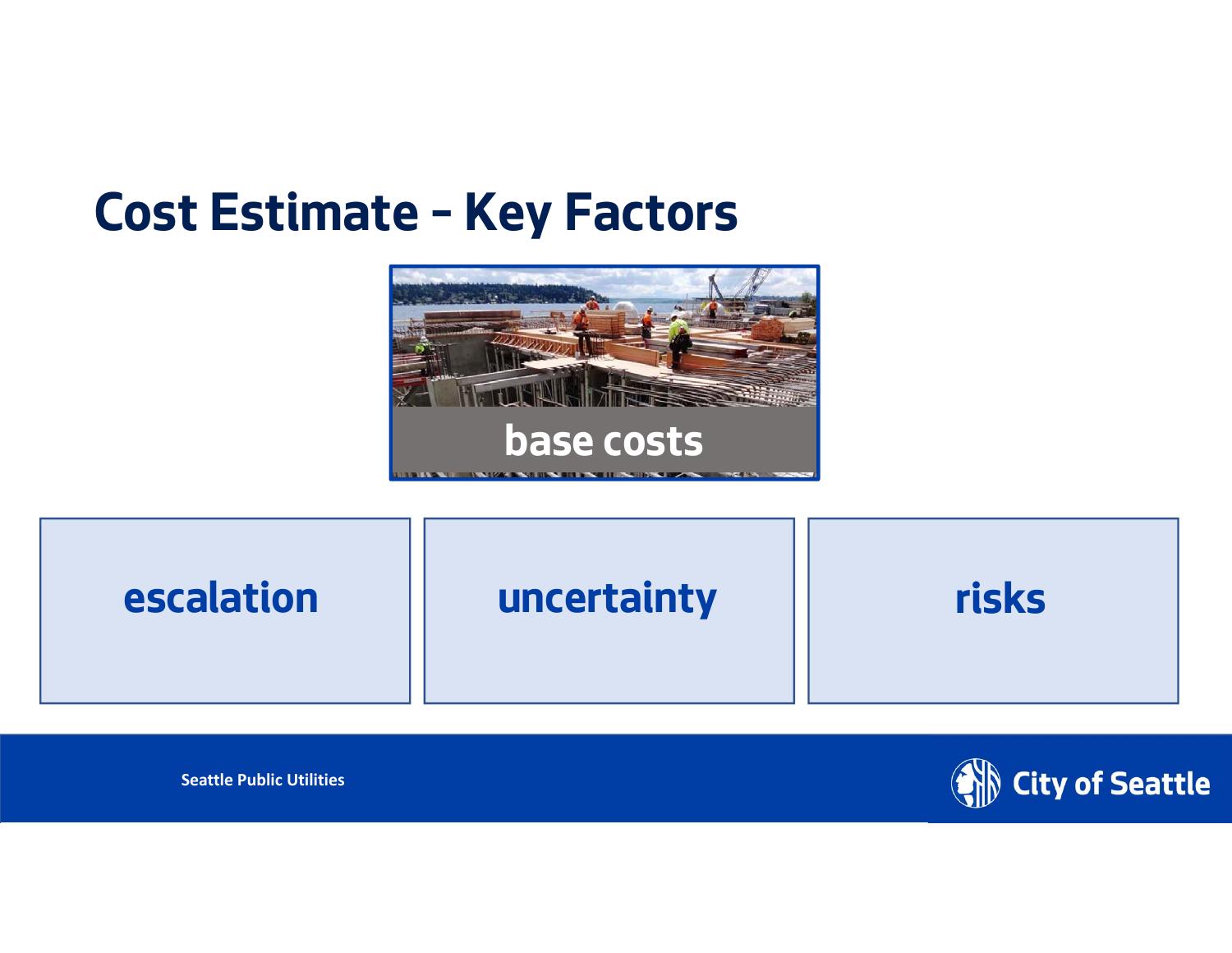## **Potential Scope Adjustments & Risks**

|                                   |                | <b>Scope element</b>                                                          | <b>Estimated Cost *</b> |                                                                                |
|-----------------------------------|----------------|-------------------------------------------------------------------------------|-------------------------|--------------------------------------------------------------------------------|
|                                   | A              | <b>Previous cost reductions</b>                                               | $-$ \$34.8M             |                                                                                |
|                                   | B              | Tax exemption                                                                 | $-522M$                 |                                                                                |
|                                   |                | <b>Scope element</b>                                                          | <b>Estimated Cost *</b> | <b>Risks</b>                                                                   |
|                                   | $\mathbf{1}$   | Tunnel bid alternative                                                        | $-$ \$8M                | Complies with regulatory requirement but reduces<br>operational flexibility    |
| <b>Potential cost</b>             | $\overline{2}$ | Use of selective refurbished Tunnel Boring<br><b>Machine</b>                  | $-52.5M$                | Possibly reduced tunnel boring machine performance                             |
| <b>reductions</b><br>found in the | 3              | <b>Pump Station Value Engineering</b><br>Recommendations                      | $-$ \$4M                | May not fully be able to realize the potential cost savings                    |
| past two                          | 4              | No odor control at 3rd, Fremont, and 11 <sup>th</sup><br><b>Sites</b>         | $-51.5M$                | Need to phase in equipment if there are future odor<br>complaints              |
| months                            | 5              | <b>Construction of Wallingford and Ballard</b><br>Conveyance projects earlier | $-51M$                  | Defers other projects and may be offset due to escalation<br>on other projects |
|                                   | 6              | <b>SDOT Street Use Permit Credit</b>                                          | $-53M$                  | <b>None</b>                                                                    |
|                                   | 7              | Construction staging cost reduction                                           | $-50.8M$                | May be reflected in slightly higher bid costs                                  |
|                                   |                | <b>Total</b>                                                                  | $-520.8M$               |                                                                                |

\* <sup>=</sup> Estimates need to be verified by engineering and modeling

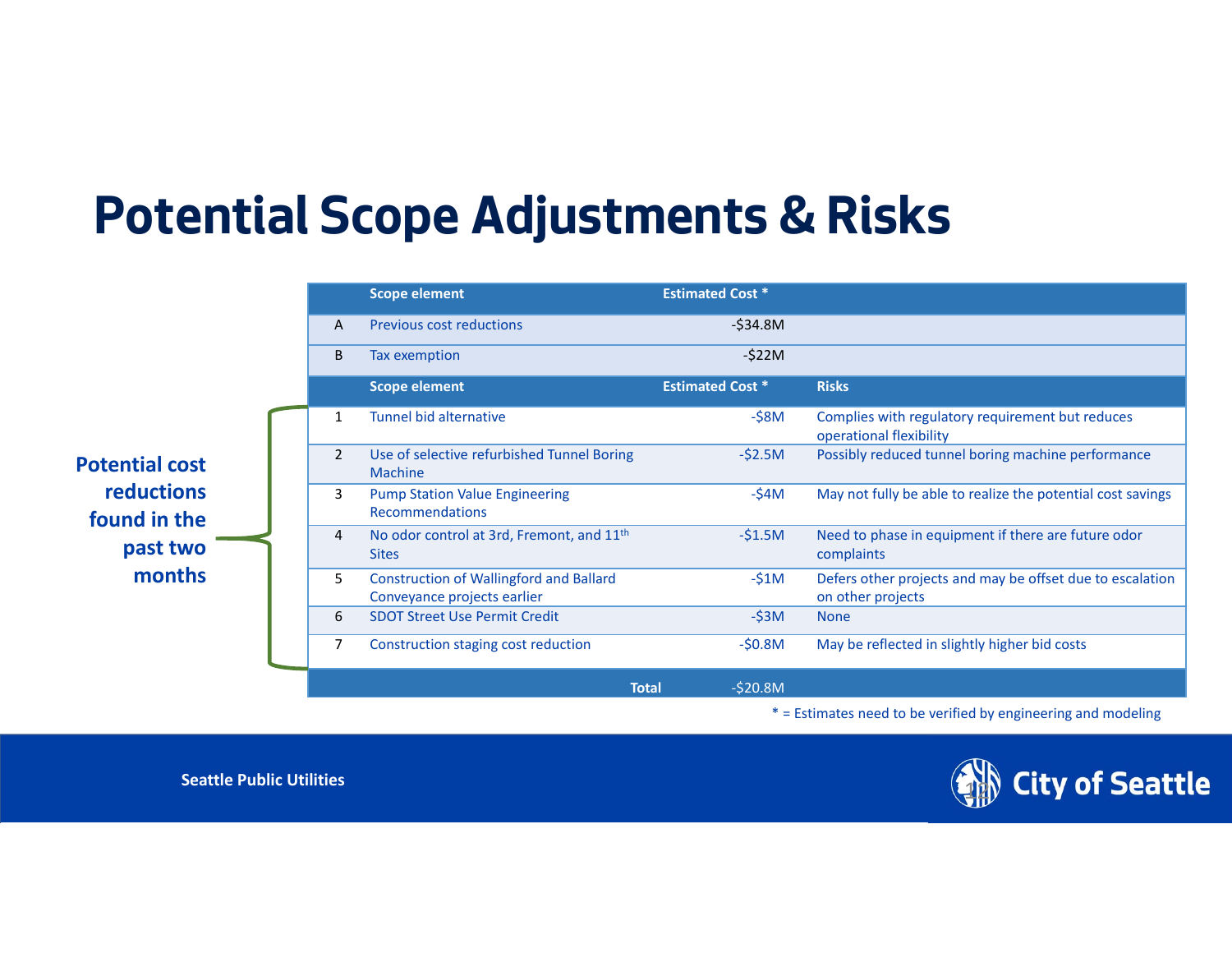# **Cost Estimate: \$570M with 65% confidence\***

| <b>Cost Categories</b>                              | <b>New Budget Estimate with</b><br><b>Reductions (\$M)</b> |
|-----------------------------------------------------|------------------------------------------------------------|
| Base Costs (Hard + Soft + Property) & Change Orders | \$467                                                      |
| Escalation                                          | \$60                                                       |
| Cost Reductions due to Scope Changes                | $-521$                                                     |
| <b>Cost Uncertainty</b>                             | \$16                                                       |
| <b>Risk Costs</b>                                   | \$34                                                       |
| <b>Schedule Risk Impact Costs</b>                   | \$14                                                       |
| <b>Schedule Risk Impact Escalation</b>              | \$0                                                        |
| <b>Subtotal Cost Projection/% Confidence</b>        | \$570 **<br>65%                                            |
| <b>SRF Loan Savings - Revenue to DWW Fund</b>       | -4                                                         |
|                                                     |                                                            |

\*If all potential scope reductions are achieved, there is <sup>a</sup> 65% chance costs will be at or below the estimated cost and a 35% chance the estimated cost will be exceeded. A cost range of \$533M to \$598M is recommended around the \$570M budget.

SPU's share is approximately \$393M.

\*\*Joint Project Agreement: City of Seattle – 65%, King County – 35%

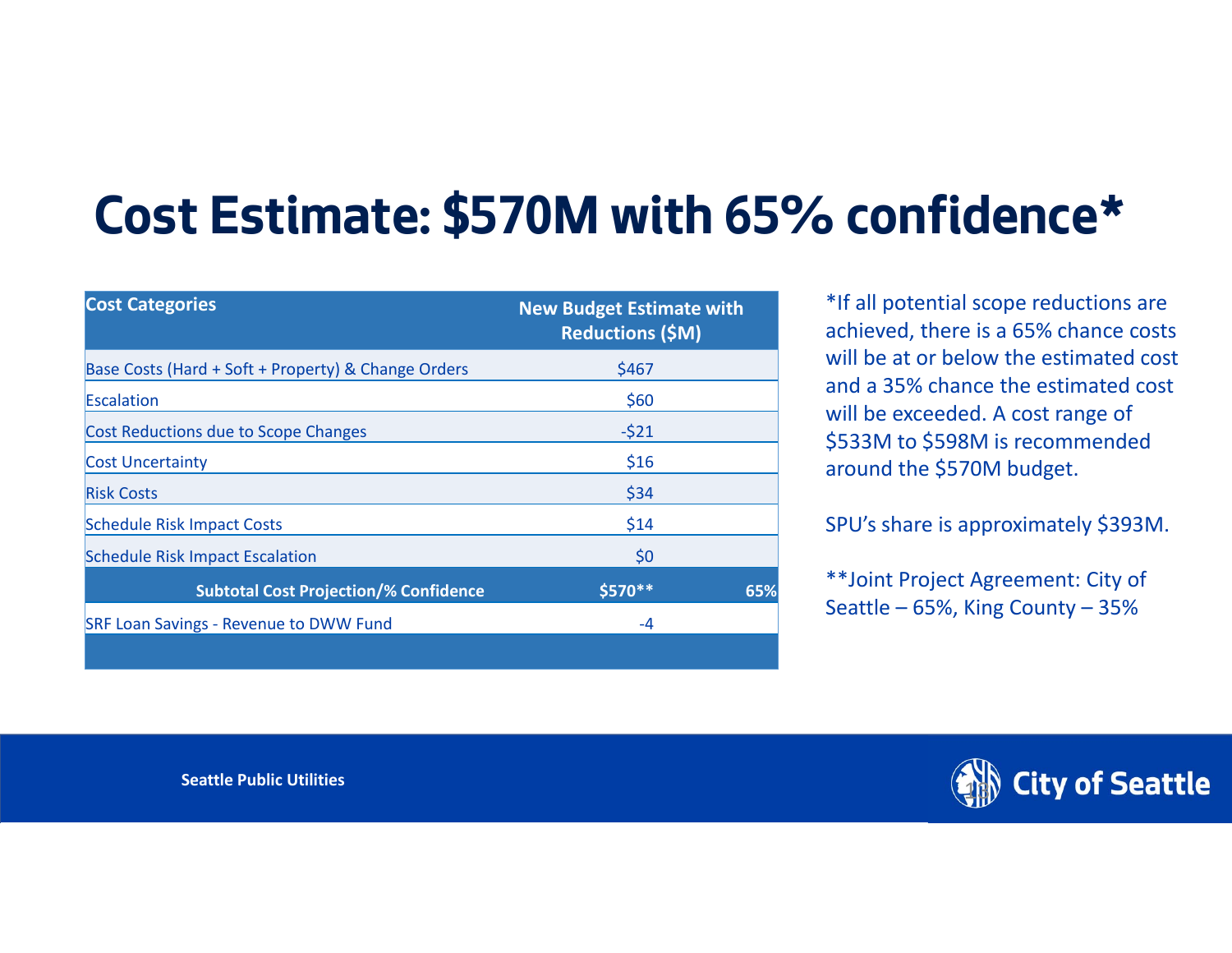## **2014 to 2018 Variance: \$423M to \$570M\***



\*\$570M with a 65% confidence and a cost range of \$533M to \$598M with potential scope reductions realized.

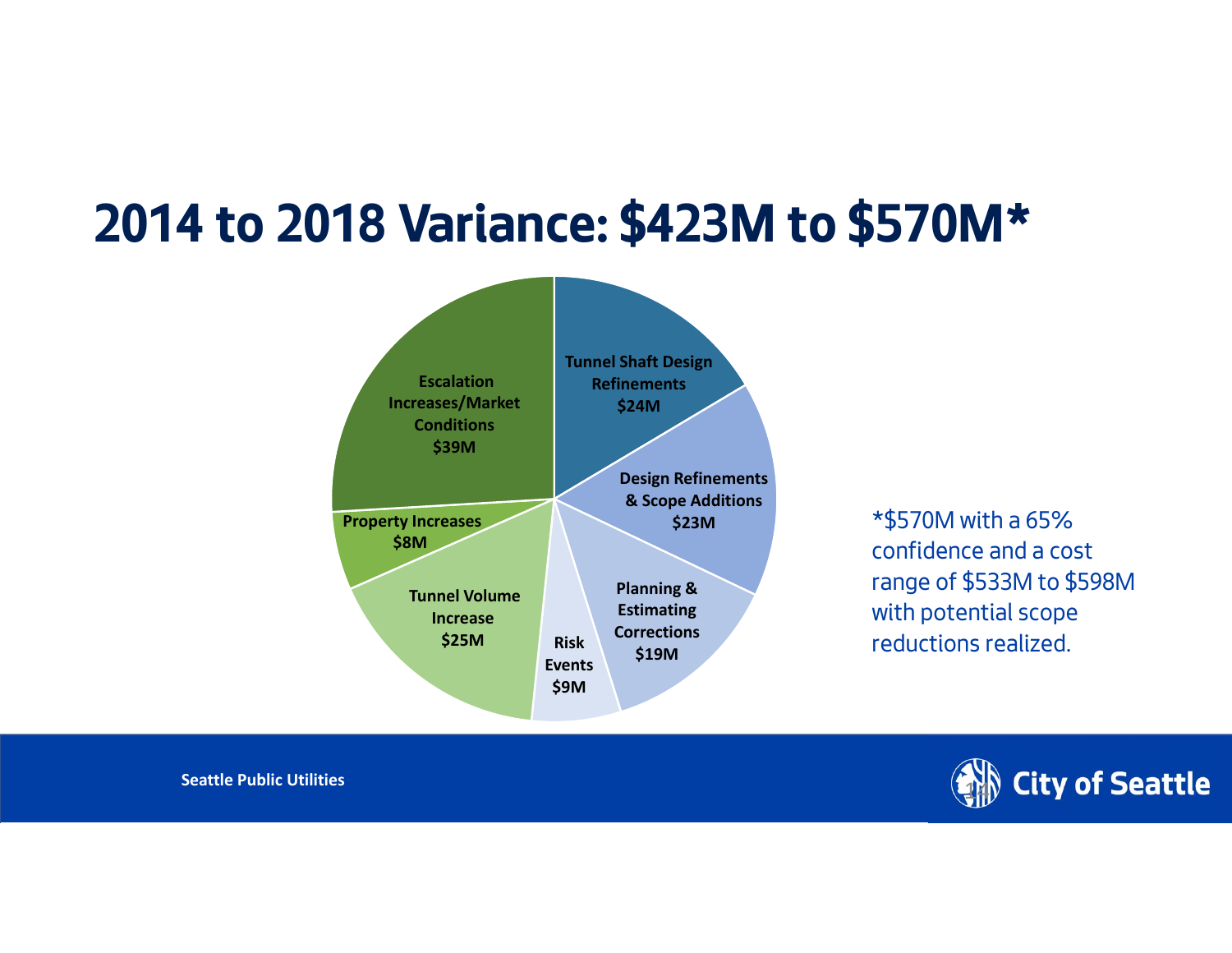## **Project Funding**

- \$540M Cost Estimate included in 2017 Strategic Business Plan and SPU's budget
- Bond Issue interest savings
- Grants and loans

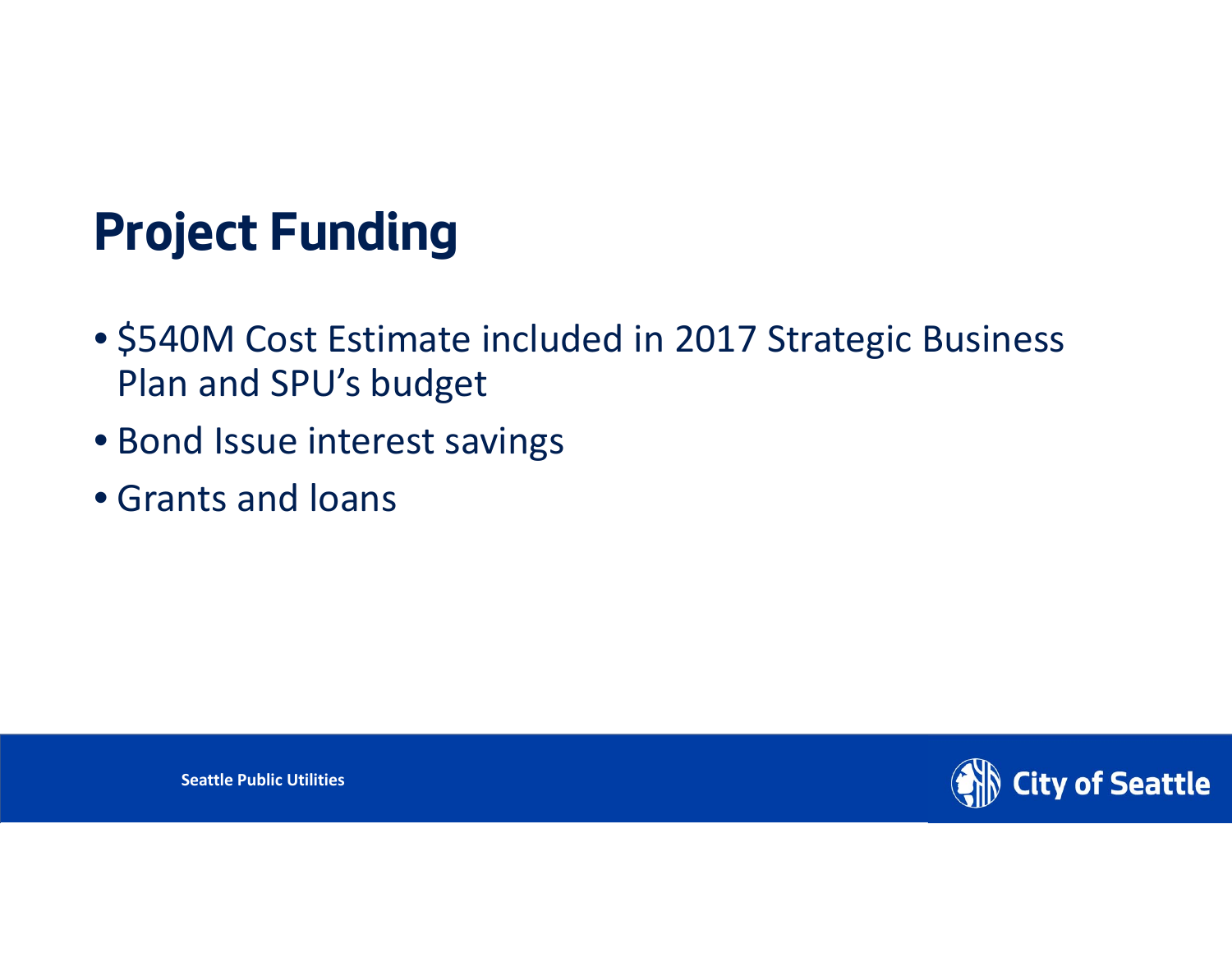### **Next Steps**

- Semi‐annual reports
- Proviso
- Capital Cabinet